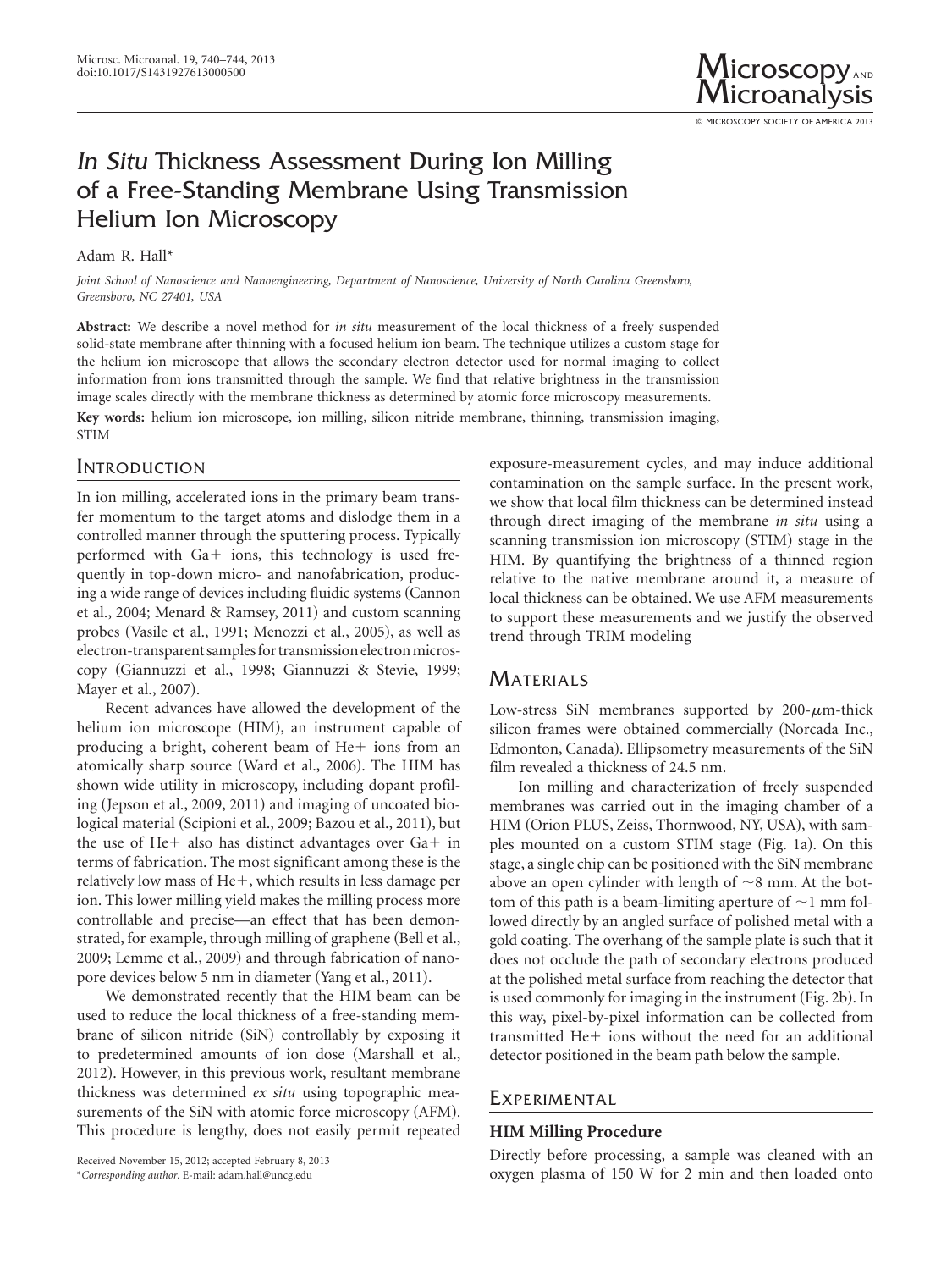

**Figure 1.** Helium ion microscope transmission imaging stage. **a:** Photograph of the custom transmission stage sample holder. **b:** A schematic showing the sample (green) suspended above a narrow opening leading to a polished metal surface. He+ ions that are able to transmit through the sample with little to no deflection (bright field) interact with the metal surface, producing secondary electrons that can be measured by the Everhart–Thornley detector above.



**Figure 2.** Atomic force microscopy depth measurements of direct and transmission helium ion microscope milling. Depth of 500-nm square patterns milled with various ion doses in a suspended 24.5-nm-thick silicon nitride (SiN) membrane as measured directly by atomic force microscopy. Shown are measurements of direct (membrane surface of ion incidence, **a**) and transmission (membrane surface opposite of ion incidence, **b**) milling. **c:** The calculated remaining thickness of a SiN membrane versus dose, using the fits from ~**a**! and ~**b**!.

the STIM stage, either with the flat side of the chip facing up (direct milling) or facing down (transmission milling). After introducing the STIM holder into the sample exchange chamber, an additional cleaning step was performed using an integrated air plasma cleaner  $(10 W for 3 min)$  to remove any additional contamination deposited on the sample during loading.

After insertion into the imaging chamber, the STIM holder was positioned to a working distance of  $\sim$ 6 mm and rotated such that the polished metal surface was oriented toward the secondary electron detector. These conditions permit STIM imaging by creating an unobstructed path from the polished surface to the detector. The ion beam current was set to a value of  $5.1$  pA  $(35 \text{ kV}$  accelerating voltage) through a 20- $\mu$ m aperture by adjusting the condenser lens and the helium pressure. Directly before performing milling, the beam was optimized at a position close to the SiN membrane on the supporting chip. Because the cleaned substrate surface had no features to use for this optimization, a single milled spot was formed by exposing the ion beam at one location for  $\sim$ 10 s. The resultant circular feature  $(\sim 200 \text{ nm}$  in diameter) was then used to fix stigmation and focus. The probe size of the resulting beam is  $<$ 1 nm (Scipioni et al., 2008). Once adjusted satisfactorily, a bias of  $\sim$ 40 V was applied directly to the sample holder in order to suppress secondary electron signal from the top sample surface. The beam was then blanked and the sample was moved to position the SiN window in the beam path. There, exposure of single square patterns was performed under computer control.  $500 \times 500$  nm regions were milled for AFM analysis in order to ensure that the floor of the patterned region could be imaged by the probe, whereas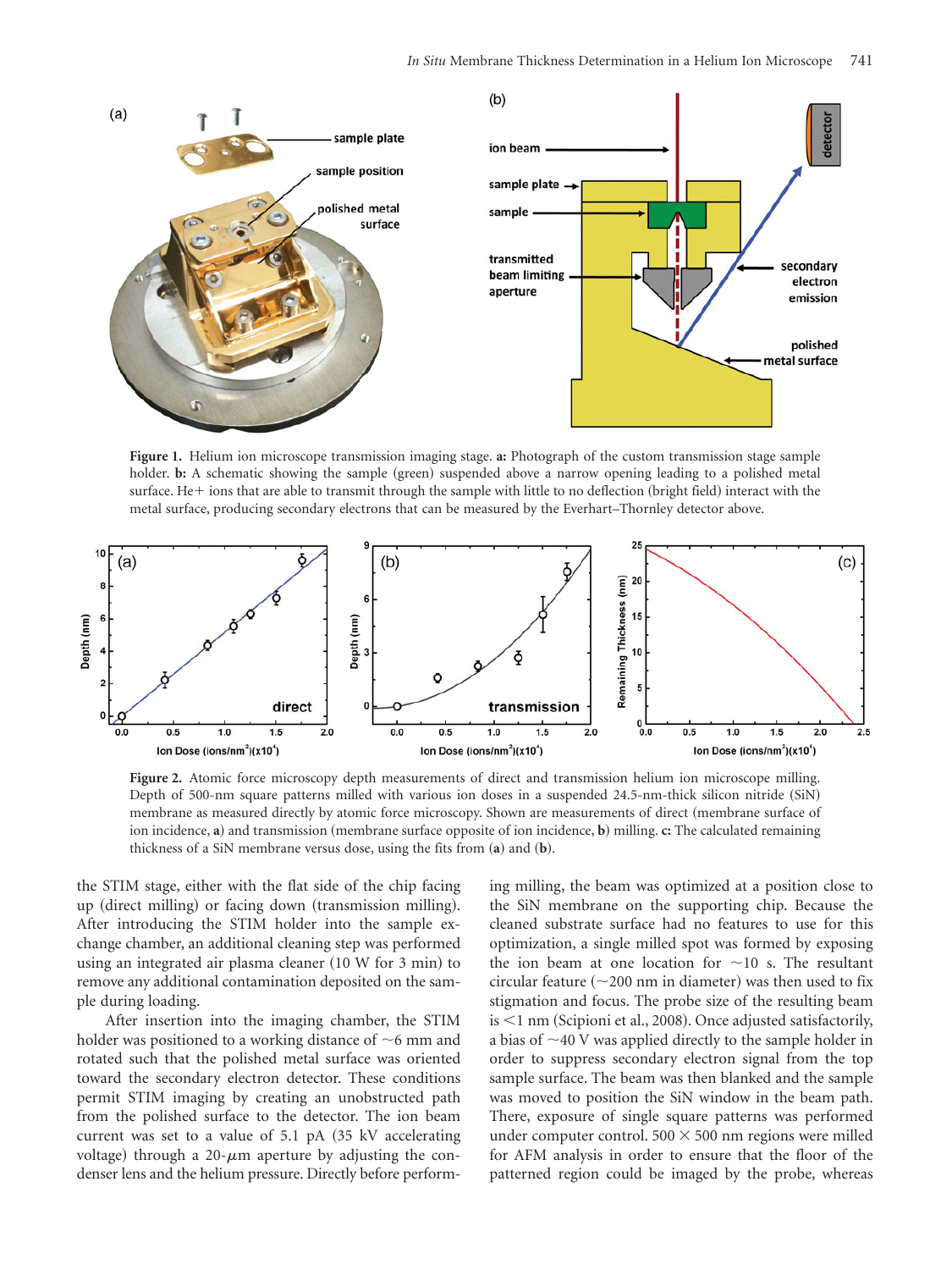

Figure 3. Transmission He+ ion imaging of a locally thinned silicon nitride (SiN) membrane. a: Scanning transmission ion micrograph of an array of 100-nm squares milled in a 24.5-nm-thick SiN membrane. Total He+ ion dose ranges from  $6.8 \times 10^2$  ions/nm<sup>2</sup> (top left) to  $2.0 \times 10^4$  ions/nm<sup>2</sup> (lower right). Scale bar is 100 nm. **b:** Correlation between brightness change of the square-patterned regions in a transmission helium ion microscope image and SiN membrane thickness. Brightness change is measured relative to the native membrane, and SiN thickness is taken from the relation in Figure 2c. The solid line is a linear fit to the data and the dashed line represents the apparent contrast limit.

 $100 \times 100$  nm regions were milled for STIM imaging. The base pattern used a pixel dwell time of 0.1  $\mu$ s, resulting in a dose of 687 ions/nm<sup>2</sup>. Subsequent regions were milled after moving the membrane a lateral distance at least twice the size of the square pattern in order to minimize the effects of surface charge accumulation on the milling process (Marshall et al., 2012). Repetition of the base pattern exposure at the same location was used to create milled regions with higher total dose. This was found to prevent structural deformities caused by sample charging and redeposition of milled material (Santamore et al., 1997), resulting in a pattered region with a smooth, constant depth.

Patterned regions intended for AFM inspection were not imaged with the HIM following their fabrication. For samples that were imaged *in situ* with the STIM stage, image acquisition was performed using a pixel dwell time of no more than 5  $\mu$ s and with a field of view of 1–3  $\mu$ m. Under these conditions, the total dose during imaging did not exceed 80 ions/nm<sup>2</sup> and therefore did not cause appreciable milling of the sample during the image scan. The average pixel brightness within the milled squares and on the surrounding native membrane was measured using ImageJ (Abramoff et al., 2004). Data were normalized by considering relative brightness change,  $(B_P - B_0)/B_o$ , where  $B<sub>P</sub>$  is average brightness within the patterned region and  $B<sub>o</sub>$ is average brightness of the native membrane.

#### **AFM Measurements**

AFM images of each milled square were collected using an Agilent 5600LS (Agilent Technologies, Englewood, CO, USA) operating in tapping mode. NanoWorld Arrow noncontact tips were used, with a typical radius of curvature of  $\leq 10$  nm at the tip. Average milling depth for each ion dose in both direct and transmission milling was determined by comparing the average height within the patterned region to that of the unmilled membrane at a distance such that the membrane surface was planar. This removed potential artifacts

that could be caused by local membrane deformation directly around the milled regions. The AFM tip was able to reach the bottom surface of the 500-nm trenches in all instances. Measurement error stems from the surface roughness across the measured regions.

## RESULTS AND DISCUSSION

AFM inspection of a series of  $500 \times 500$  nm milled squares was performed in order to determine the relationship between incident ion dose and remnant membrane thickness. Measurements were completed using the convention established previously (Marshall et al., 2012). First milling was performed with the ion beam incident on the front face of the sample chip and AFM data taken on the same side. Then, milling was performed with the ion beam incident on the back face of the sample chip, but with AFM data again taken on the front face. In this way, we were able to obtain topographical images both of the side of ion incidence ("direct" milling) and of the side opposite of ion incidence ("transmission" milling). The average depths of patterned regions made using multiple ion doses in both milling modes are plotted in Figures 2a and 2b, respectively. We find that direct-milling depth varies linearly with ion dose, whereas transmission-milling depth varies with the square of the ion dose, in agreement with the relationship measured previously for thicker membranes. Using the fits to these data and knowing the original membrane thickness, a relationship between ion dose and remaining membrane thickness can be determined easily (Fig. 2c).

Having determined the expected membrane thickness for a range of ion exposures, we next repeated the milling procedure on a new chip for STIM analysis. Here, a regular array of  $100 \times 100$  nm squares was produced with varying ion doses before a single image of the entire array was obtained (Fig. 3a). Qualitatively, the resultant image shows that regions exposed with a higher ion dose are brighter, in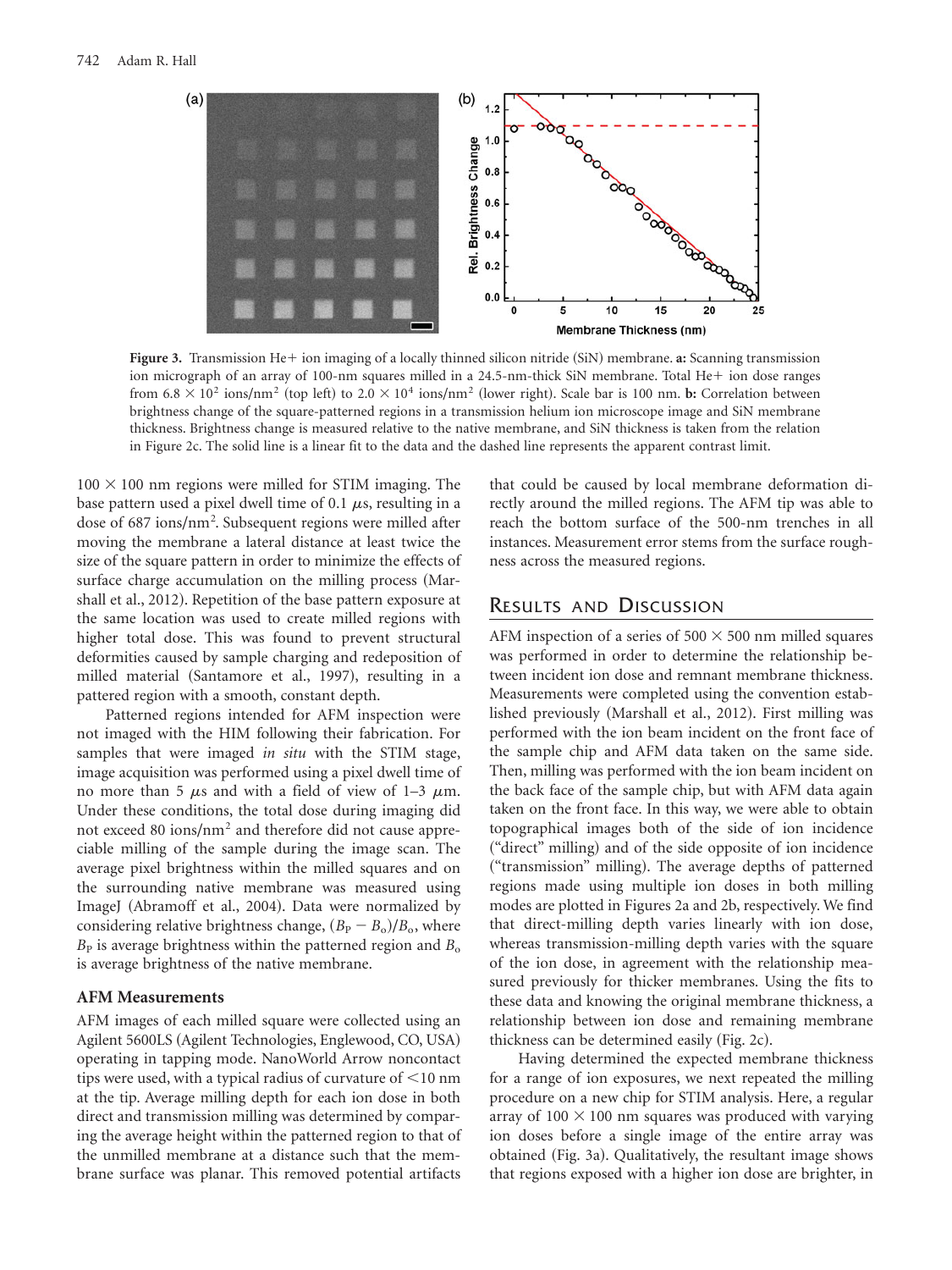agreement with our previous findings. In order to quantify this behavior more fully, we next compared the brightness within each successive milled region with the brightness of the unmilled membrane and plotted the values against the local membrane thickness in each square, as determined by the dependence in Figure 2c. The results show that STIM image brightness correlates directly with membrane thickness (Fig. 3b). We find that the relative brightness change breaks from this linear relationship for very low thickness. This may be due to saturation of the detector or an inability to resolve very small amounts of ion deflection from the original beam. Even taking this into account, *in situ* measurement of the brightness can be used to determine local membrane thickness down to about 5 nm.

The pixel brightness determined by an Everhart– Thornley secondary electron detector (Everhart & Thornley, 1960)—such as the one used in the HIM—correlates with incident electron count under normal conditions (Seah, 1990). For this reason, we can assume that the brightness results described above indicate that the total number of He+ ions transmitted through the SiN membrane and arriving at the polished metal surface varies directly with membrane thickness. This assumes that the average secondary electron emission per primary ion at the metal surface is a constant (Lai et al., 1986; Ramachandra et al., 2009). Because the STIM holder used in the experimental measurements includes a beam-limiting aperture between the sample and the metal surface, we postulated that the number of primary ions contributing to the secondary electron image was dependent on the scattering angle. He+ ions that transmitted through the SiN membrane but exited at a sufficiently large angle relative to the beam axis will be stopped by the aperture and thus not contribute to the image.

In order to investigate the phenomenon further, we modeled the transmission of He+ ions through SiN membranes of various thicknesses using TRIM software. Using freely available software (Zeigler et al., 1985), a model was created to represent the unmodified SiN membrane. The input thickness was 24.5 nm, to match the value determined experimentally through ellipsometry, and the stoichiometry was set at a ratio of  $3:4$  (Si:N). Ion–atom interactions were calculated for a total of 10,000 incident  $He+$  ions in a beam of 35 keV, set to match the value used in experiments. For each transmitted ion, the final trajectory was calculated to determine the amount of deflection caused by interactions with membrane atoms. This procedure was repeated using the same conditions, but with an initial input membrane thickness of 18, 12, 7, and 2 nm, respectively.

The resulting trajectory data showed a linear increase in the total number of transmitted ions, with direction vectors falling below a threshold angle as the membrane thickness was decreased. In Figure 4, data are displayed for three discrete threshold angles  $(0.1, 0.15,$  and  $0.25$  rad, respectively), each showing the linear variation and converging at zero thickness where no ion paths are deflected. These results support our explanation of the experimental data and why STIM image brightness can be used as a direct



Figure 4. TRIM modeling of He+ ion transmission through thinned silicon nitride (SiN) membranes. Percentage of He+ ions transmitted through a SiN membrane of varying thickness, such that the transmitted ion direction is altered less than a threshold value of 0.1 (blue circles),  $0.15$  (red squares), and  $0.25$  (black triangles) radians from normal incidence. The first of these represents the estimated cutoff angle of the scanning transmission ion microscopy holder used in these experiments. For each membrane thickness considered, a new TRIM model was constructed and data on the ions ( $n = 10,000$ ) transmitted through the membrane were analyzed. Inset: Calculated scattering profile of He+ ions through a 24.5-nm SiN membrane. The red arrow indicates point of incidence.

measure of membrane thickness. They also indicate that the use of a narrower aperture in the STIM holder may result in an increase in sensitivity, as the same change in membrane thickness would yield a larger change in brightness. This may be an additional route to measurement below 5-nm thicknesses.

## **CONCLUSIONS**

We have demonstrated that local thickness variations in a thin suspended membrane can be quantified *in situ*. We performed HIM milling with various total ion doses on a SiN membrane and imaged the resulting patterned regions using a custom STIM stage. Using parallel topographical data taken with AFM, we showed that secondary electron image brightness varies linearly with membrane thickness. With present limitations, this technique can be used to measure membrane thickness down to about 5 nm. We presume that the upper limit of thickness will be determined by the limit of detectable ion transmission through the membrane. We used TRIM modeling to show that the percentage of transmitted ions with a direction vector that is deflected less than a threshold angle from the original beam path increases linearly with decreasing SiN membrane thickness. This supports the notion that primary ions transmitting through thicker membrane sections will be scattered more strongly on average and be stopped by the